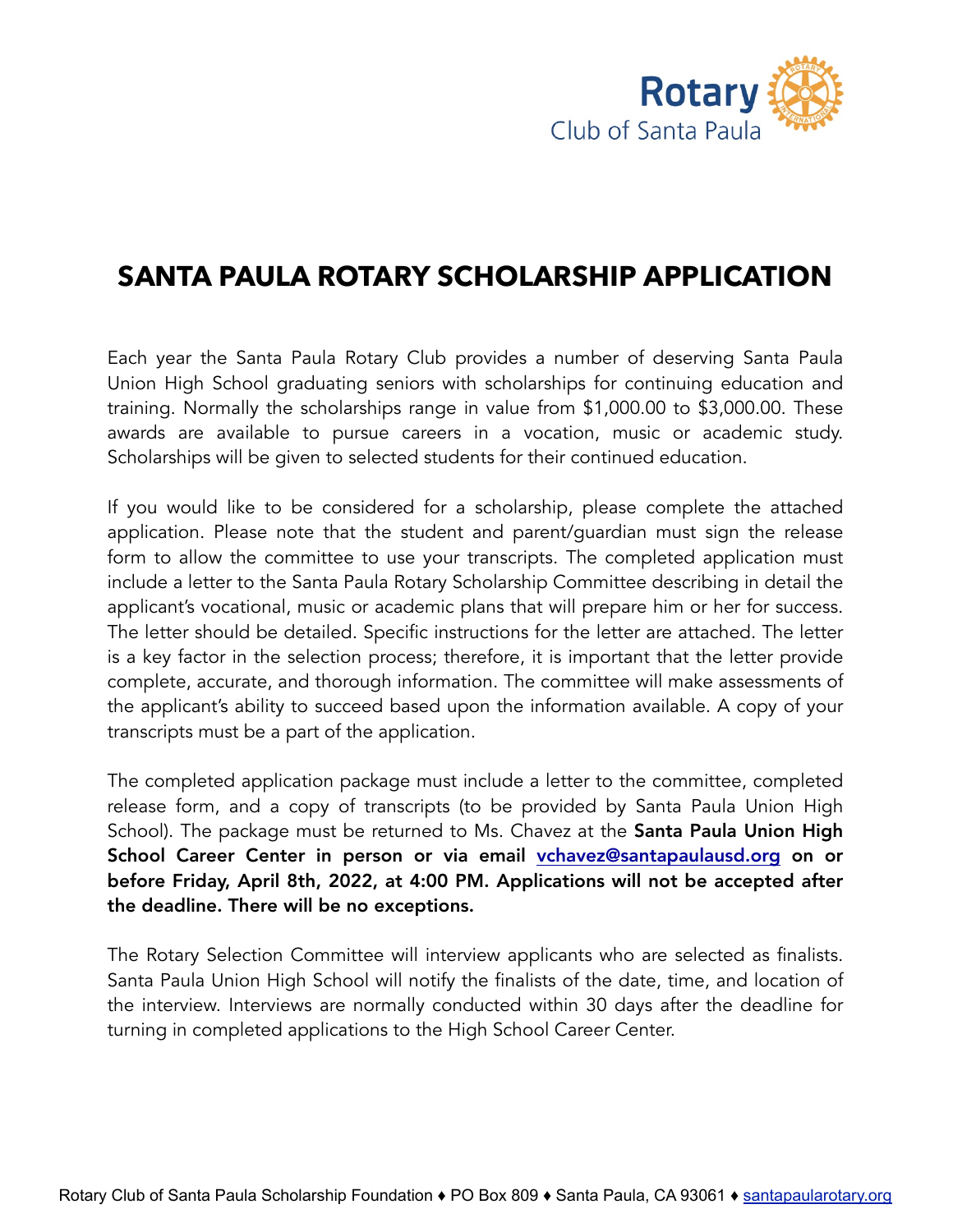

# **SCHOLARSHIP ESSAY INSTRUCTIONS**

Please provide an essay on a single 8.5 x 11-inch sheet of paper with the following information:

- 1. Describe the career path you hope to pursue after graduating from high school.
- 2. Discuss, in detail, where you plan to attend college, vocational school, or training program to pursue your career path.
- 3. Why did you choose this college/vocational school/training program?
- 4. Describe the extracurricular activities you have participated in and been actively involved in, especially any leadership roles. List and explain any work experiences you have had.
- 5. Describe your community and volunteer service (mentoring program, church, Big Brothers, Rotary Club of Santa Paula, etc.)
- 6. Have you taken any classes or participated in a mentorship program in your field of interest?
- 7. Include additional information you would like the Rotary Scholarship Committee to know about you, such as personal life experiences or work experience.
- 8. Note: Do not include letters of reference. They will not be considered.

#### **Applica'ons are due on or before Friday, April 8, 2022 by 4:00PM**

Email or submit in person to: Ms. Chaves in the College and Career Center ([vchavez@santaspaulausd.org\)](mailto:vchavez@santaspaulausd.org).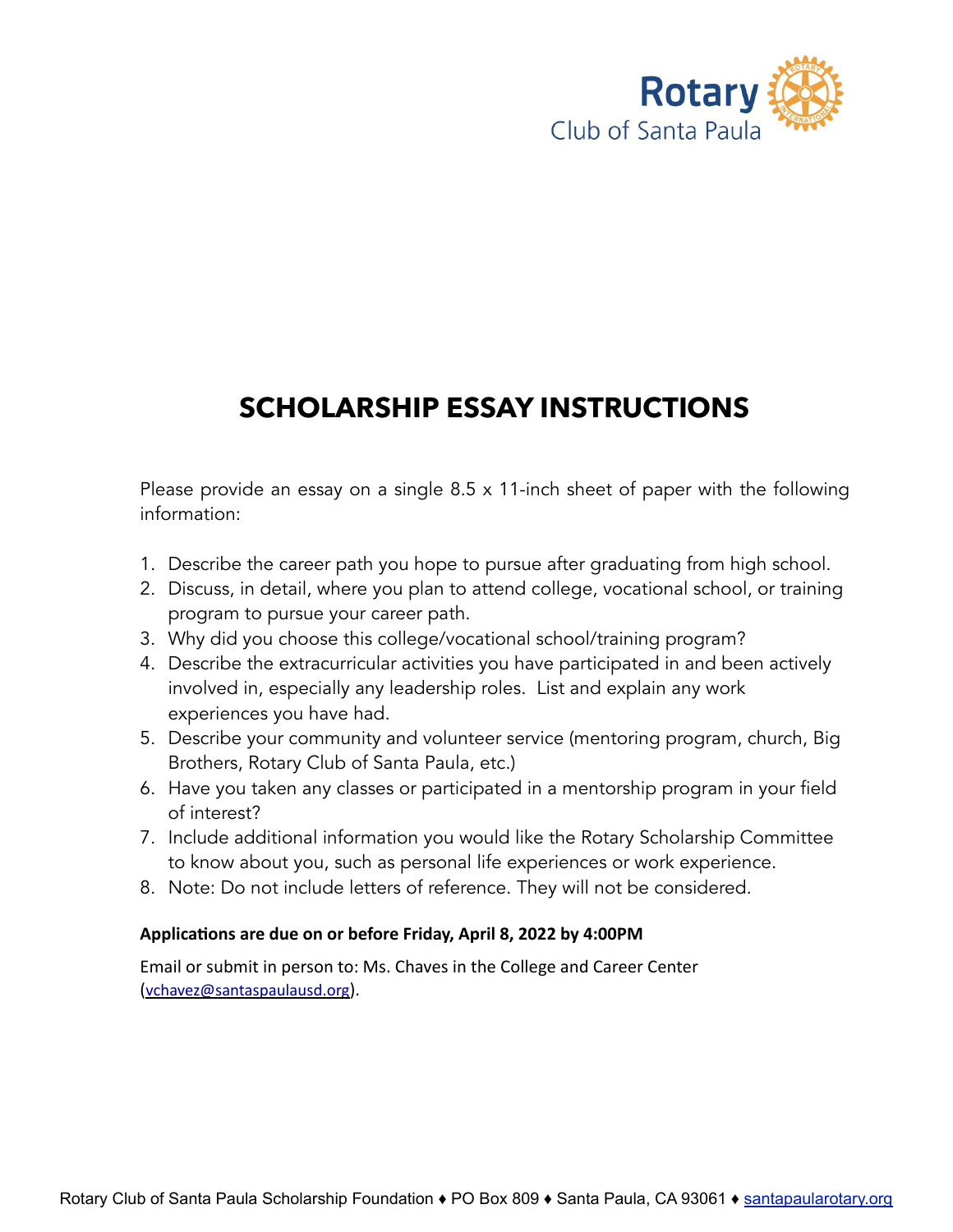

#### **SANTA PAULA ROTARY SCHOLARSHIP APPLICATION VOCATIONAL OR TWO-YEAR ACADEMIC DEGREE**

| Graduation Date:_________________________                                                                                                                                                                                                                                                                                                                             |  |  |  |
|-----------------------------------------------------------------------------------------------------------------------------------------------------------------------------------------------------------------------------------------------------------------------------------------------------------------------------------------------------------------------|--|--|--|
| School or Vocational Training Center You Plan to Attend:                                                                                                                                                                                                                                                                                                              |  |  |  |
|                                                                                                                                                                                                                                                                                                                                                                       |  |  |  |
|                                                                                                                                                                                                                                                                                                                                                                       |  |  |  |
| Vocational/Career Choice: Management Character Choice:                                                                                                                                                                                                                                                                                                                |  |  |  |
| Note: Vocational training or two-year academic education would include any additional<br>schooling or training beyond high school that would lead to your career choice. Some<br>examples would be: heavy equipment operator training, diesel mechanic education, court<br>reporter training, cosmetology, computer technician, business school, commercial art, etc. |  |  |  |
| I agree to allow the Scholarship Committee to have access to any pertinent information<br>necessary to assist them in determining any eligibility for a Rotary Scholarship. This includes<br>transcripts, behavior reports or any other information necessary for this purpose.                                                                                       |  |  |  |
|                                                                                                                                                                                                                                                                                                                                                                       |  |  |  |
|                                                                                                                                                                                                                                                                                                                                                                       |  |  |  |
|                                                                                                                                                                                                                                                                                                                                                                       |  |  |  |

Parent/Guardian Phone:\_\_\_\_\_\_\_\_\_\_\_\_\_\_\_\_\_\_\_\_\_\_\_\_\_\_\_\_\_\_\_\_\_\_\_\_\_\_\_\_\_\_\_\_\_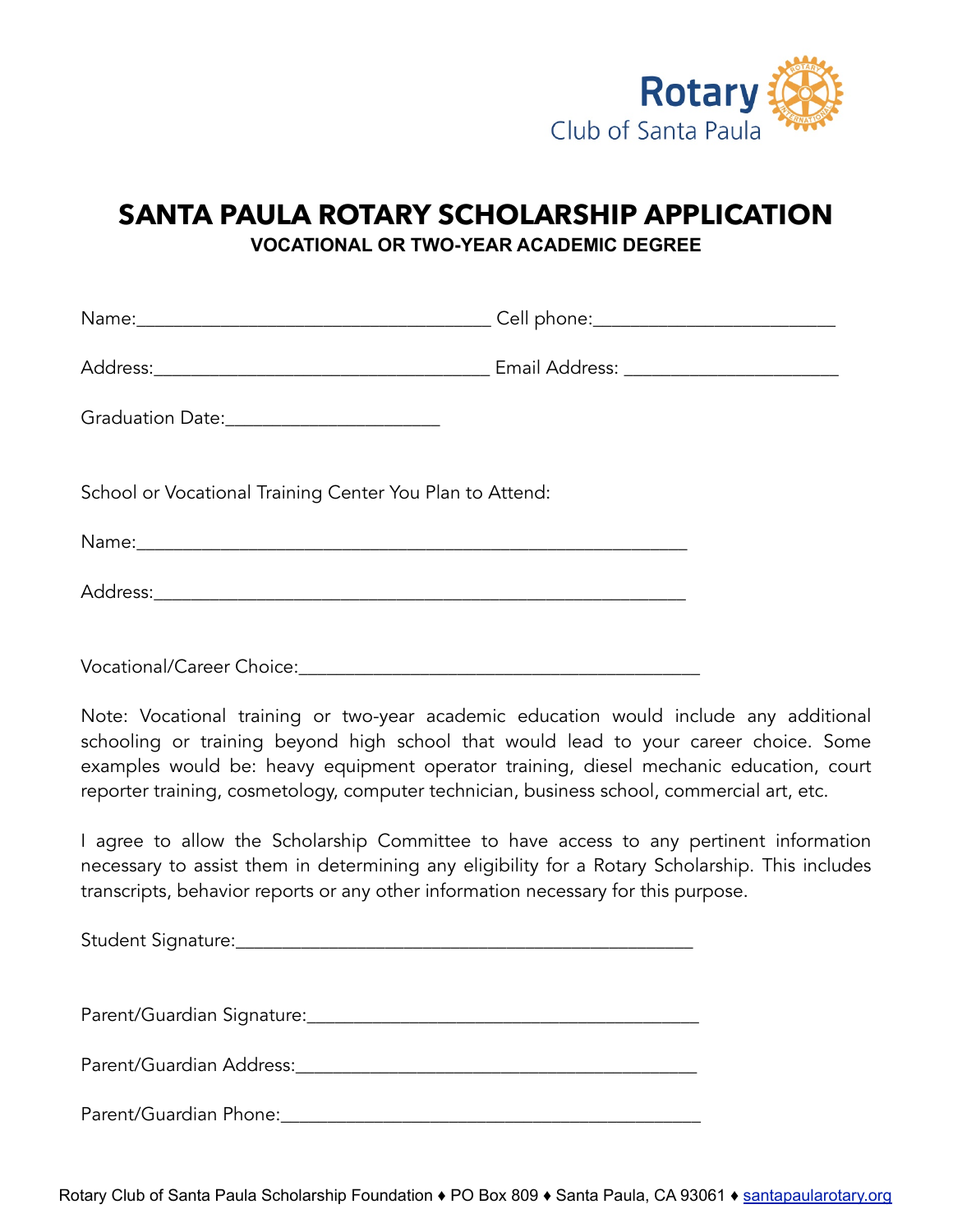

### **SANTA PAULA ROTARY SCHOLARSHIP APPLICATION MUSIC AWARD**

| Graduation Date: ___________________________ |  |
|----------------------------------------------|--|
| School or Music Training You Plan to Enter:  |  |
|                                              |  |
|                                              |  |
|                                              |  |

Note: Training would include any additional schooling or training beyond high school that would lead to your career choice. Some examples would be music major at a 4-year or 2-year College, vocational music training or any schooling or training that music would be a significant part of attaining your career goals.

I agree to allow the Scholarship Committee to have access to any pertinent information necessary to assist them in determining any eligibility fora Rotary Scholarship. This may include transcripts, behavior reports or any other information necessary for this purpose.

| Student Signature: |  |
|--------------------|--|
|                    |  |

Parent/Guardian Signature:\_\_\_\_\_\_\_\_\_\_\_\_\_\_\_\_\_\_\_\_\_\_\_\_\_\_\_\_\_\_\_\_\_\_\_\_\_\_\_\_\_\_

Parent/Guardian Address:

Parent/Guardian Phone:\_\_\_\_\_\_\_\_\_\_\_\_\_\_\_\_\_\_\_\_\_\_\_\_\_\_\_\_\_\_\_\_\_\_\_\_\_\_\_\_\_\_\_\_\_